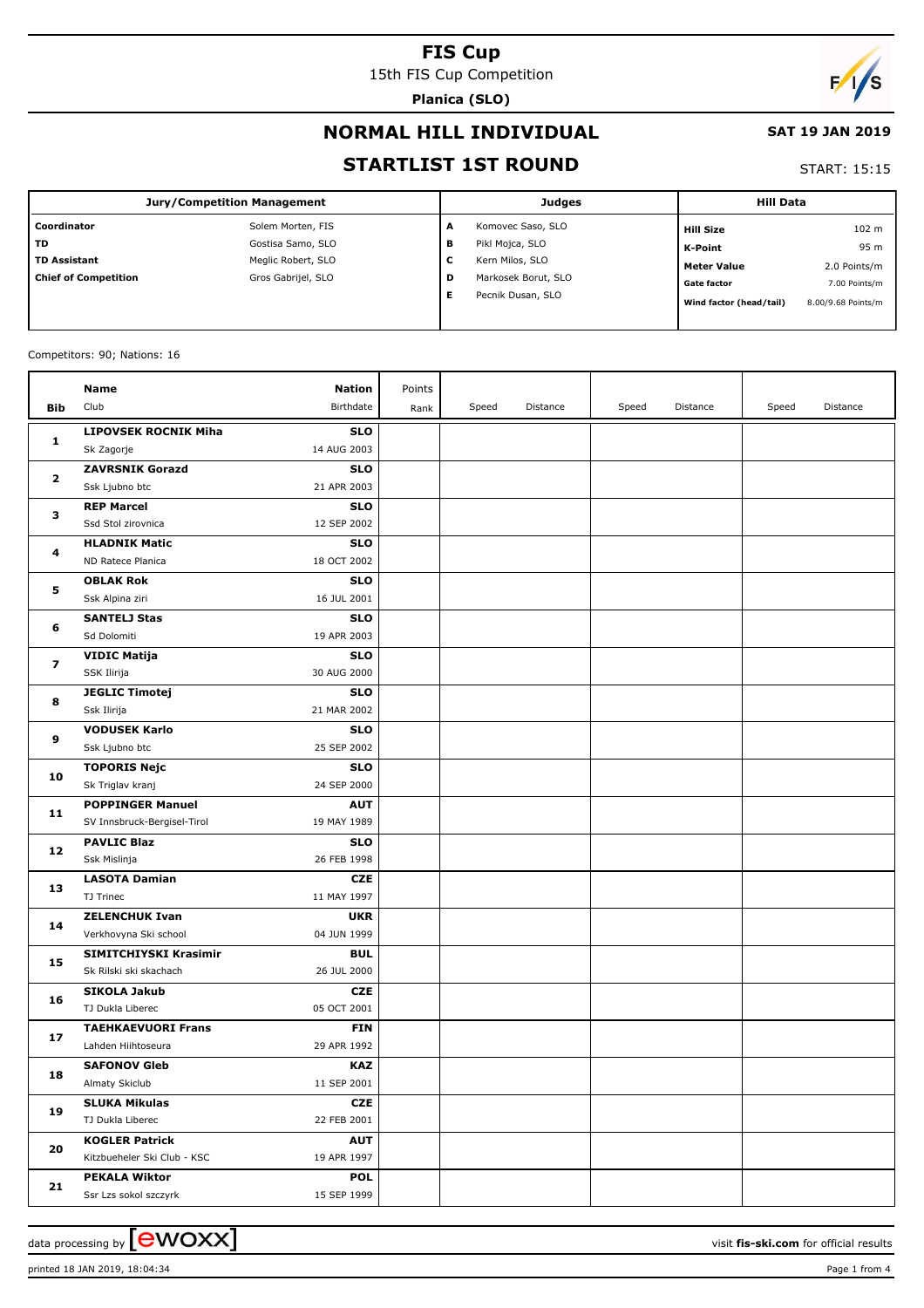15th FIS Cup Competition

**Planica (SLO)**



## **NORMAL HILL INDIVIDUAL**

### **SAT 19 JAN 2019**

## **STARTLIST 1ST ROUND**

 $STAPT: 15:15$ 

|     |                                                    |                |       |          |       |          |       | JIANI. 1J.1J |
|-----|----------------------------------------------------|----------------|-------|----------|-------|----------|-------|--------------|
| Bib | Name<br>Nation<br>Club<br>Birthdate                | Points<br>Rank | Speed | Distance | Speed | Distance | Speed | Distance     |
|     | <b>MORODER Daniel</b><br>ITA                       |                |       |          |       |          |       |              |
| 22  | <b>GARDENA RAIFFEISEN</b>                          |                |       |          |       |          |       |              |
|     | 22 JAN 2002                                        |                |       |          |       |          |       |              |
| 23  | SUI<br><b>NIEDERBERGER Lean</b>                    |                |       |          |       |          |       |              |
|     | Bannalp-Wolfenschiessen<br>08 JAN 2003             |                |       |          |       |          |       |              |
| 24  | <b>DEVYATKIN Nikita</b><br><b>KAZ</b>              |                |       |          |       |          |       |              |
|     | 03 APR 1999                                        |                |       |          |       |          |       |              |
|     | <b>WILKINSON Canden</b><br><b>USA</b>              |                |       |          |       |          |       |              |
| 25  | Steamboat Springs winter sports clu<br>14 MAY 2002 |                |       |          |       |          |       |              |
|     | <b>BRESADOLA Davide</b><br><b>ITA</b>              |                |       |          |       |          |       |              |
| 26  | CS ESERCITO<br>10 SEP 1988                         |                |       |          |       |          |       |              |
|     | <b>KRZAK Jaroslaw</b><br><b>POL</b>                |                |       |          |       |          |       |              |
| 27  | PKS Olimpijczyk<br>01 AUG 2000                     |                |       |          |       |          |       |              |
|     |                                                    |                |       |          |       |          |       |              |
| 28  | SI Jeongheon<br><b>KOR</b>                         |                |       |          |       |          |       |              |
|     | 19 MAY 1994                                        |                |       |          |       |          |       |              |
| 29  | <b>KIETA Krzysztof</b><br><b>POL</b>               |                |       |          |       |          |       |              |
|     | Wks Zakopane<br>25 JUL 2001                        |                |       |          |       |          |       |              |
| 30  | <b>TURSUNZHANOV Nurshat</b><br><b>KAZ</b>          |                |       |          |       |          |       |              |
|     | 08 FEB 2003                                        |                |       |          |       |          |       |              |
|     | <b>PACURAR Radu Mihai</b><br><b>ROU</b>            |                |       |          |       |          |       |              |
| 31  | Cs Dinamo rasnov<br>06 SEP 2001                    |                |       |          |       |          |       |              |
|     | <b>CAMENZIND Noah</b><br><b>SUI</b>                |                |       |          |       |          |       |              |
| 32  | Einsiedeln<br>06 AUG 2002                          |                |       |          |       |          |       |              |
|     | <b>HWANG Seokjae</b><br><b>KOR</b>                 |                |       |          |       |          |       |              |
| 33  | 05 MAR 2001                                        |                |       |          |       |          |       |              |
|     |                                                    |                |       |          |       |          |       |              |
| 34  | <b>VANSKA Elias</b><br><b>FIN</b>                  |                |       |          |       |          |       |              |
|     | Lieksa Ski club<br>20 JUL 1996                     |                |       |          |       |          |       |              |
| 35  | <b>SPULBER Mihnea Alexandru</b><br><b>ROU</b>      |                |       |          |       |          |       |              |
|     | Acs Sacele<br>11 DEC 2000                          |                |       |          |       |          |       |              |
| 36  | <b>CECON Alexander</b><br>ITA                      |                |       |          |       |          |       |              |
|     | MONTE LUSSARI<br>16 APR 2000                       |                |       |          |       |          |       |              |
|     | <b>RITZER Josef</b><br><b>AUT</b>                  |                |       |          |       |          |       |              |
| 37  | WSV Woergl<br>11 SEP 2000                          |                |       |          |       |          |       |              |
|     | <b>FELDOREAN Andrei</b><br><b>ROU</b>              | 1              |       |          |       |          |       |              |
| 38  | Acs Sacele<br>13 APR 2000                          | 139.           |       |          |       |          |       |              |
|     | <b>KOS Lovro</b><br>SLO                            | 3              |       |          |       |          |       |              |
| 39  | SSK Ilirija<br>23 JUL 1999                         | 134.           |       |          |       |          |       |              |
|     | <b>BRESADOLA Giovanni</b><br>ITA                   | $\overline{4}$ |       |          |       |          |       |              |
| 40  | GS MONTE GINER<br>17 FEB 2001                      | 130.           |       |          |       |          |       |              |
|     |                                                    |                |       |          |       |          |       |              |
| 41  | <b>CACINA Daniel Andrei</b><br><b>ROU</b>          | $\overline{4}$ |       |          |       |          |       |              |
|     | Cs Dinamo rasnov<br>17 OCT 2001                    | 130.           |       |          |       |          |       |              |
| 42  | <b>HOLIK Frantisek</b><br><b>CZE</b>               | 5              |       |          |       |          |       |              |
|     | Lomnice-Dukla<br>23 OCT 1998                       | 125.           |       |          |       |          |       |              |
| 43  | <b>VASKUL Andrii</b><br><b>UKR</b>                 | 5              |       |          |       |          |       |              |
|     | Vorokhta Ski school<br>01 APR 1999                 | 125.           |       |          |       |          |       |              |
|     | <b>PRISLIC Ernest</b><br><b>SLO</b>                | 5              |       |          |       |          |       |              |
| 44  | 30 SEP 1993<br>SK Zagorje                          | 125.           |       |          |       |          |       |              |
|     | <b>ROBNIK Luka</b><br><b>SLO</b>                   | $\overline{7}$ |       |          |       |          |       |              |
| 45  | SSK Ljubno BTC<br>25 OCT 2001                      | 121.           |       |          |       |          |       |              |
|     | <b>CHO Sungwoo</b><br><b>KOR</b>                   | 8              |       |          |       |          |       |              |
| 46  | 01 JAN 2000                                        | 120.           |       |          |       |          |       |              |
|     |                                                    |                |       |          |       |          |       |              |
| 47  | <b>MAYLAENDER Axel</b><br>GER                      | 9              |       |          |       |          |       |              |
|     | Sc Degenfeld<br>02 AUG 1998                        | 118.           |       |          |       |          |       |              |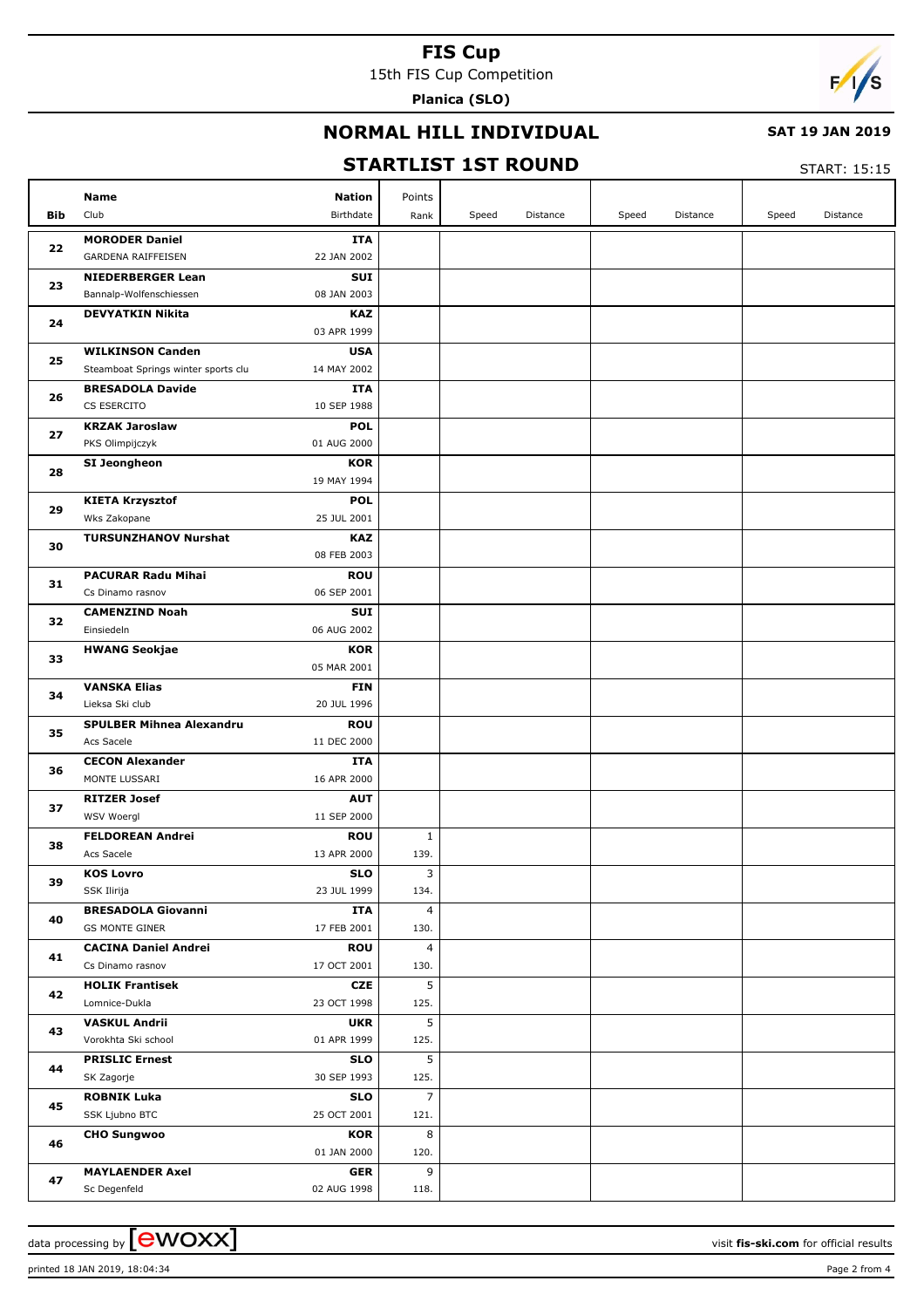15th FIS Cup Competition

**Planica (SLO)**



## **NORMAL HILL INDIVIDUAL**

### **SAT 19 JAN 2019**

## **STARTLIST 1ST ROUND**

START: 15:15

|     | <b>Name</b><br><b>Nation</b>                                                        | Points          |       |          |       |          |       |          |
|-----|-------------------------------------------------------------------------------------|-----------------|-------|----------|-------|----------|-------|----------|
| Bib | Club<br>Birthdate                                                                   | Rank            | Speed | Distance | Speed | Distance | Speed | Distance |
|     | <b>VETELAINEN Jonne</b><br><b>FIN</b>                                               | 10              |       |          |       |          |       |          |
| 48  | 12 JUL 2000<br>Kuusamon Era-veikot                                                  | 115.            |       |          |       |          |       |          |
|     | <b>KALINICHENKO Vitaliy</b><br><b>UKR</b>                                           | 15              |       |          |       |          |       |          |
| 49  | Vorokhta Ski School<br>09 AUG 1993                                                  | 108.            |       |          |       |          |       |          |
|     | <b>HAFNAR Mark</b><br><b>SLO</b>                                                    | 19              |       |          |       |          |       |          |
| 50  | 11 APR 2002<br>Sk Triglav kranj                                                     | 99.             |       |          |       |          |       |          |
|     | <b>KAVILO Henri</b><br><b>FIN</b>                                                   | 21              |       |          |       |          |       |          |
| 51  | Puijon Hiihtoseura<br>05 JUL 1999                                                   | 97.             |       |          |       |          |       |          |
|     | <b>CHEN Zhe</b><br><b>CHN</b>                                                       | 25              |       |          |       |          |       |          |
| 52  | 09 MAR 1993                                                                         | 90.             |       |          |       |          |       |          |
|     | <b>HU Jingtao</b><br><b>CHN</b>                                                     | 28              |       |          |       |          |       |          |
| 53  | 02 NOV 2001                                                                         | 87.             |       |          |       |          |       |          |
|     | <b>STOSEL Kacper</b><br><b>POL</b>                                                  | 29              |       |          |       |          |       |          |
| 54  | Azs Zakopane<br>07 JAN 2001                                                         | 86.             |       |          |       |          |       |          |
|     | LI Chao<br><b>CHN</b>                                                               | 31              |       |          |       |          |       |          |
| 55  | Jilin Inst. of Physical Education<br>07 SEP 1988                                    | 81.             |       |          |       |          |       |          |
|     | <b>RESINGER Peter</b><br><b>AUT</b>                                                 | 32              |       |          |       |          |       |          |
| 56  | SV Schwarzach<br>28 JUN 2000                                                        | 79.             |       |          |       |          |       |          |
|     | <b>SAMEC Matevz</b><br><b>SLO</b>                                                   | 32              |       |          |       |          |       |          |
| 57  | 20 AUG 1997<br>SSK Ljubno BTC                                                       | 79.             |       |          |       |          |       |          |
| 58  | <b>GIBSON Hunter</b><br><b>USA</b>                                                  | 33              |       |          |       |          |       |          |
|     | Norge Ski Club<br>30 MAR 2001                                                       | 77.             |       |          |       |          |       |          |
| 59  | <b>GRILC Tjas</b><br><b>SLO</b>                                                     | 33              |       |          |       |          |       |          |
|     | Ssd Stol zirovnica<br>03 SEP 2001                                                   | 77.             |       |          |       |          |       |          |
| 60  | <b>SKUPIEN Damian</b><br><b>POL</b>                                                 | 34              |       |          |       |          |       |          |
|     | 21 SEP 1999<br>Ts Wisla zakopane                                                    | 74.             |       |          |       |          |       |          |
| 61  | <b>KARLEN Gabriel</b><br><b>SUI</b>                                                 | 34              |       |          |       |          |       |          |
|     | Gstaad<br>10 MAR 1994                                                               | 74.             |       |          |       |          |       |          |
| 62  | <b>SCHLUETTER Anton</b><br><b>GER</b>                                               | 34              |       |          |       |          |       |          |
|     | 20 OCT 1997<br>SC Motor Zella-Mehlis                                                | 74.             |       |          |       |          |       |          |
| 63  | <b>GALIANI Mattia</b><br>ITA                                                        | 35              |       |          |       |          |       |          |
|     | GARDENA RAIFFEISEN<br>05 MAY 2002                                                   | 73.             |       |          |       |          |       |          |
| 64  | <b>WEIGEL Cedrik</b><br><b>GER</b>                                                  | 37              |       |          |       |          |       |          |
|     | 15 DEC 1998<br>SG Nickelhuette Aue                                                  | 72.             |       |          |       |          |       |          |
| 65  | <b>SELL Adrian</b><br><b>GER</b>                                                    | $\overline{39}$ |       |          |       |          |       |          |
|     | 28 APR 1998<br>Sv Messstetten                                                       | 65.             |       |          |       |          |       |          |
| 66  | <b>MOLNAR Florian</b><br><b>HUN</b>                                                 | 39              |       |          |       |          |       |          |
|     | Koszegi SE<br>14 MAR 2002                                                           | 65.             |       |          |       |          |       |          |
| 67  | <b>MARUSIAK Yevhen</b><br><b>UKR</b>                                                | 47              |       |          |       |          |       |          |
|     | Verkhovyna Ski school<br>16 MAR 2000                                                | 55.             |       |          |       |          |       |          |
| 68  | <b>LACKNER Thomas</b><br><b>AUT</b>                                                 | 51              |       |          |       |          |       |          |
|     | HSV Absam-Bergisel-Tirol<br>09 APR 1993                                             | 51.             |       |          |       |          |       |          |
| 69  | <b>VODUSEK Lovro</b><br><b>SLO</b><br>Ssk Ljubno btc<br>28 DEC 2000                 | 56<br>49.       |       |          |       |          |       |          |
|     |                                                                                     |                 |       |          |       |          |       |          |
| 70  | <b>GASIENICA Patrick</b><br><b>USA</b><br>Norge Ski club<br>28 NOV 1998             | 57<br>48.       |       |          |       |          |       |          |
|     |                                                                                     |                 |       |          |       |          |       |          |
| 71  | <b>SCHARFFS Greyson</b><br><b>USA</b><br>Park City Ski and Snowboard<br>21 DEC 2001 | 62<br>45.       |       |          |       |          |       |          |
|     | <b>AUT</b>                                                                          | 63              |       |          |       |          |       |          |
| 72  | <b>REISENAUER Janni</b><br>TSU St. Veit-Salzburg<br>07 NOV 1997                     | 43.             |       |          |       |          |       |          |
|     | <b>CHN</b><br><b>YANG Guang</b>                                                     | 64              |       |          |       |          |       |          |
| 73  | 11 MAY 1984                                                                         | 41.             |       |          |       |          |       |          |
|     |                                                                                     |                 |       |          |       |          |       |          |

printed 18 JAN 2019, 18:04:34 Page 3 from 4

data processing by **CWOXX**  $\blacksquare$